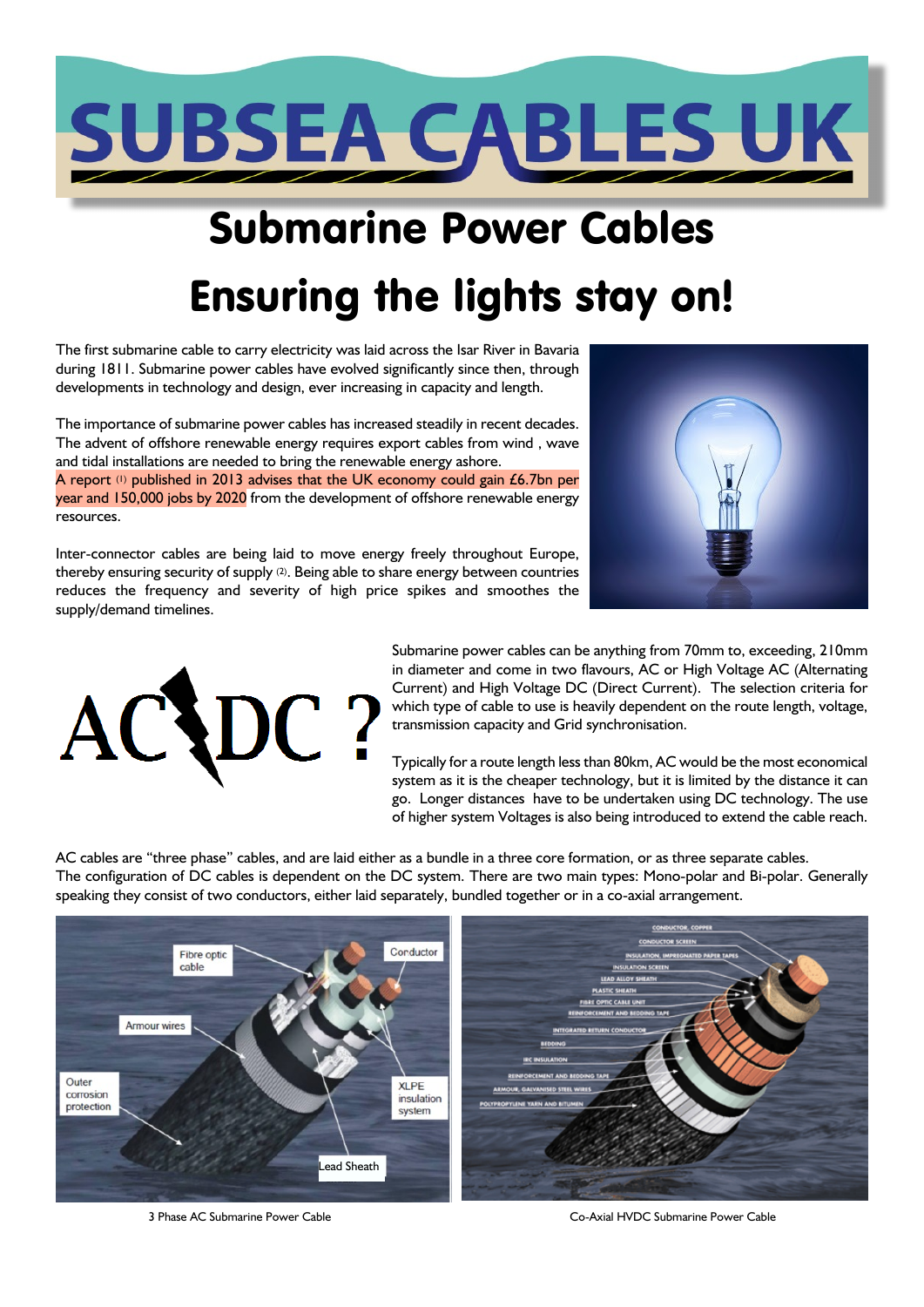#### Submarine Power Cable Inter-connectors

In 1954 the world's first submarine HVDC Cable, Gotland 1, was installed. This was 98km long from Gotland Island to the Swedish Mainland and had a capacity of 20MW. This changed how the world thought about submarine electricity transmission as it was realised that it was now possible to connect to other countries overseas that were previously thought unreachable.

Currently the longest inter-connector is the NorNed cable between Norway and the Netherlands. At 580km, it is the longest submarine power cable in the world, with a capacity of 700MW. However, the very latest cable technology has the potential capability of reaching up to 1,500km.

Great Britain currently has four major electricity inter-connectors. These link Great Britain to France, Ireland, the Netherlands and Northern Ireland. These links, total 4 gigawatts (GW), and represent around 5% of the UK's existing electricity generation capacity.

Anglo/French Inter-connector  $=$  2GW to France, Brit-Ned Inter-connector  $=$  IGW to the Netherlands Moyle Inter-connector  $=$  500MW to Northern Ireland East-West Inter-connector  $= 500$ MW to the Republic of Ireland

In addition to the above there are numerous island power links and a further 5no. Large inter-connector cables planned.

1. NSN Link – Norway to GB 2. Nemo Link – Belgium to GB 3. Viking Link – Denmark to GB 4. IceLink – Iceland to GB 5. Western Link – England to Scotland





London Array - The world's biggest offshore wind farm

Unsurprisingly, cables are as central to offshore-to-shore power transmission as they are on land. All of those wind turbines are connected by submarine cables. Smaller cables run from each turbine to an offshore substation, the power is then transported over a higher capacity export cable to an onshore grid connection.

In addition to offshore wind, power generated by offshore wave and tidal power generation is also totally dependent on submarine power cables to bring the energy on shore.

The type of cable used will depend primarily on the distance from the shore. Many of the earlier inshore wind farms use AC export cables, whereas the larger wind farms further offshore will move to using HVDC cables.

#### Submarine Power Cables and Offshore Renewable Energy

Offshore wind farms have been a feature around the British Coastline now for well over a decade. Loved by some, hated by others, they are here to stay and are essential for the UK's energy needs.

There are currently eighteen operational wind farms around the coast of the UK with a total of 1,075 turbines. There are five more under construction, a further eight with planning permission and a potential of approximately another thirty in development.



London Array - showing all the inter-array cables and export cables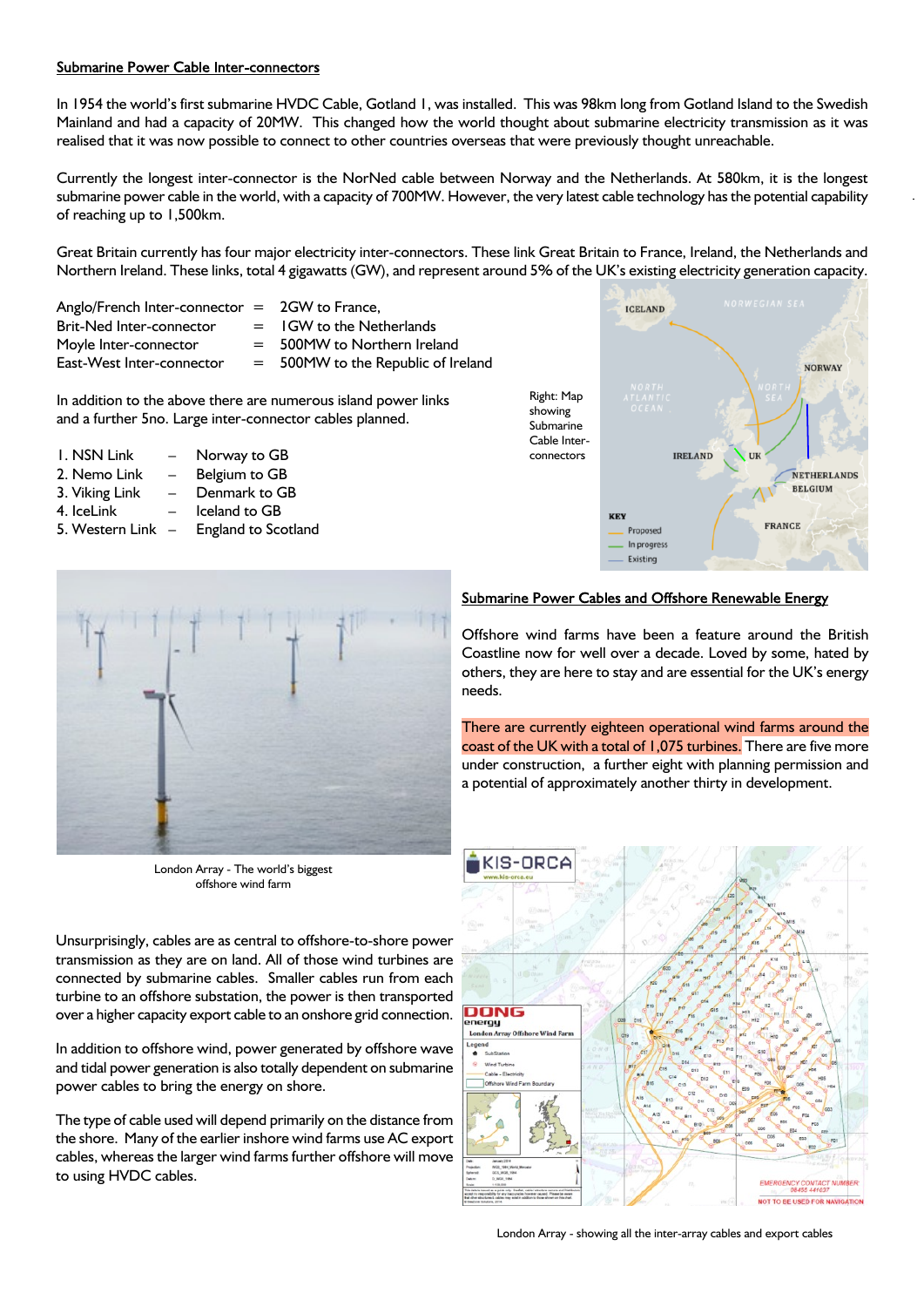#### Submarine Power Cables and Security of Supply

The UK currently has a power generating capacity of around 80GW, and during the winter has a maximum demand of around 60GW, this leaves a head room of 20GW.

This sounds good, however, over the next few years the UK is going to lose 12GW of generating power from old coal fired power stations and 7.5GW of nuclear generating capacity is due to come to its end of life. To ensure the lights stay on we need to maintain a headroom above our maximum demand.

New nuclear power isn't planned to come online until 2023 or later. So we must look to further offshore wind energy. In addition to the capacity already installed, a further 5.7GW is either in construction or has planning approval, and a further 12.3GW is in the planning system.



Industry projections see a total of around 8GW of capacity installed by 2016 and around 18GW installed by 2020, by which point offshore wind will supply between 18 to 20% of the UK's electricity annually. Of course the only way to transport that power from the wind farms to the grid is via a submarine cable.

An unfortunate reality of wind power generation is that it is, by its nature, intermittent (an availability ofbetween 40-50%,(3) compared to 82-92% for nuclear, coal, oil, gas). It is therefore necessary to have infrastructure that can respond to rapid changes in generating output. In order to meet any shortfall we would have to import energy from Europe via the existing and proposed inter-connector cables. However, when the UK's renewable installations are generating at full capacity, the UK will be able to sell its surplus energy back through to Europe over the same inter-connectors.



Transmission Network Serving the Orkney Isles

## Submarine Power Cables for Distribution and Transmission

Subsea cables were often installed to sparsely populated islands with financial assistance from the European Union under Uneconomic Rural Development Schemes. Such projects provided electricity connection to new customers for the first time. Today, subsea cables are used to connect most European and UK islands to mainland electricity grid networks.

Where there is a requirement to extend, upgrade or reinforce the network there may be a need to lay subsea cables. The majority of these distribution or transmission subsea circuits are AC cables at medium or high voltages of up to 132kV. Electricity connections to many islands rely on single radial circuits and often replace old islanded diesel generation. Customer demand for increased power requirements and improved reliability and security of supply often require multiple circuits or interconnected networks.

The advent of offshore renewable energy requires significant reinforcement to both offshore and onshore infrastructure. As a result, the need to transfer larger power flows over greater distances mean that HVDC subsea cable technologies are more frequently required

#### How are Cables Installed?

Where possible, and necessary, the preferred option is to bury the cables under the sea bed. This will help protect the cable from potential damage by ship's anchors or commercial fishing. There are various methods of doing this, but the one most often used is a "cable plough"

The cable is fed out of the rear of the ship and onto a plough that is towed, either by the cable ship or another ship following behind. The plough lifts a furrow of the seabed and the cable slides into this furrow, then after the plough passes the part of the seabed that was lifted, it is returned back to the seabed on top of the cable.

In some cases it may not be possible to bury a cable. In these situations other methods of protection may be considered, such as covering with graded material or covering with modular protective units of polyurethane or concrete. In some cases it may be that there is no need to protect the cable and it may be laid directly on the sea bed.



Landing the shore end of a submarine cable